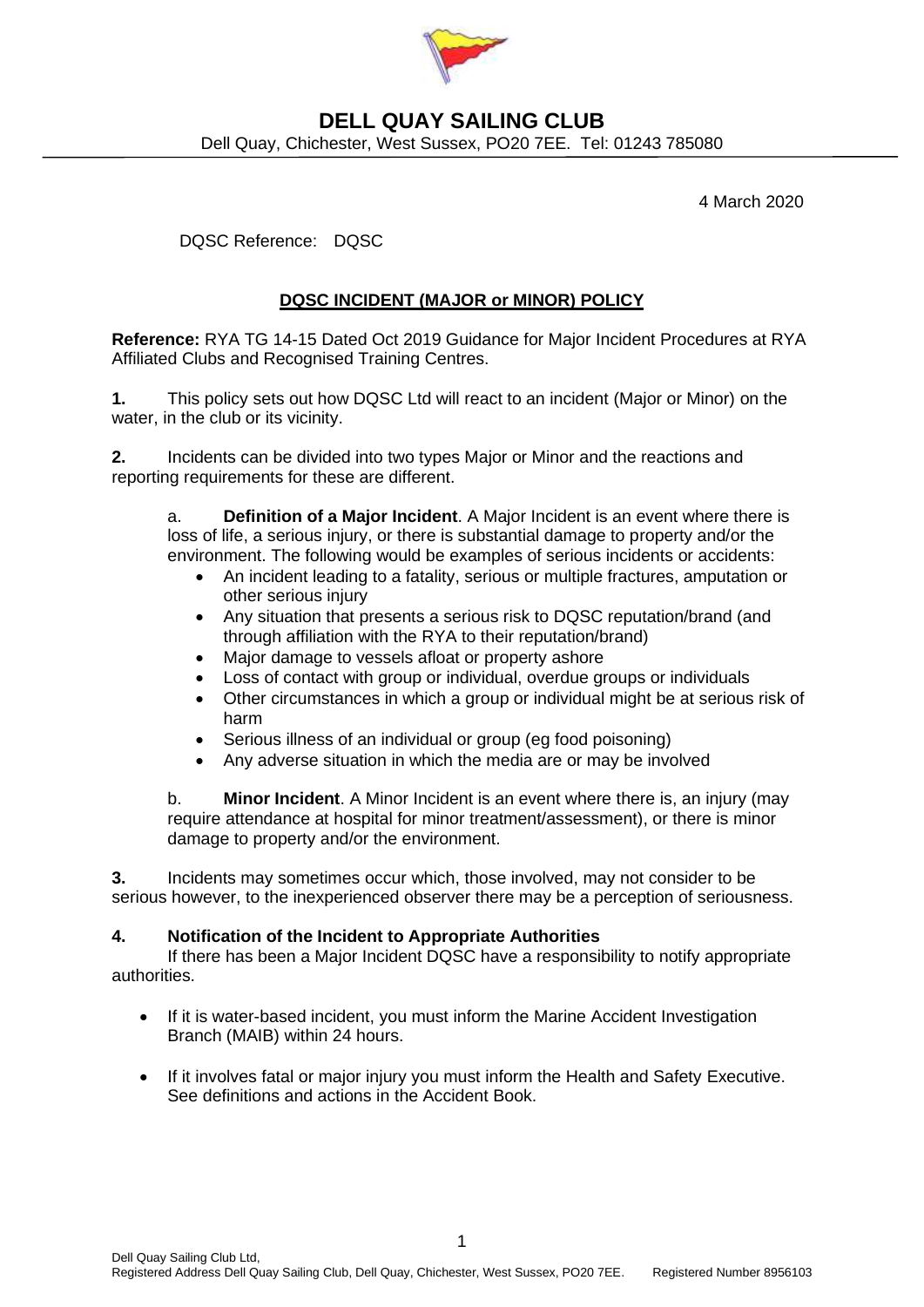

## **DELL QUAY SAILING CLUB** Dell Quay, Chichester, West Sussex, PO20 7EE. Tel: 01243 785080

### **5. On Completion of the Incident.**

When the incident is closed (when any injured parties have been moved from the location, statements have been taken from any witnesses and all property damaged has been secured so that it no longer presents a danger to club members or the public). A meeting should be held with all those involved in the handling of the incident and any experts who may be required (legal, insurance, structural etc.). This meeting may take place some days after the event but should take place as soon as practically possible.

- This meeting should finalise all records of the event and determine any follow up action that may be required.
- A record should be made of lessons learnt and a plan developed for implementing ways to improve procedures and the major incident response process.



**Figure 1. Flow Diagram For Dealing With an Incident at DQSC**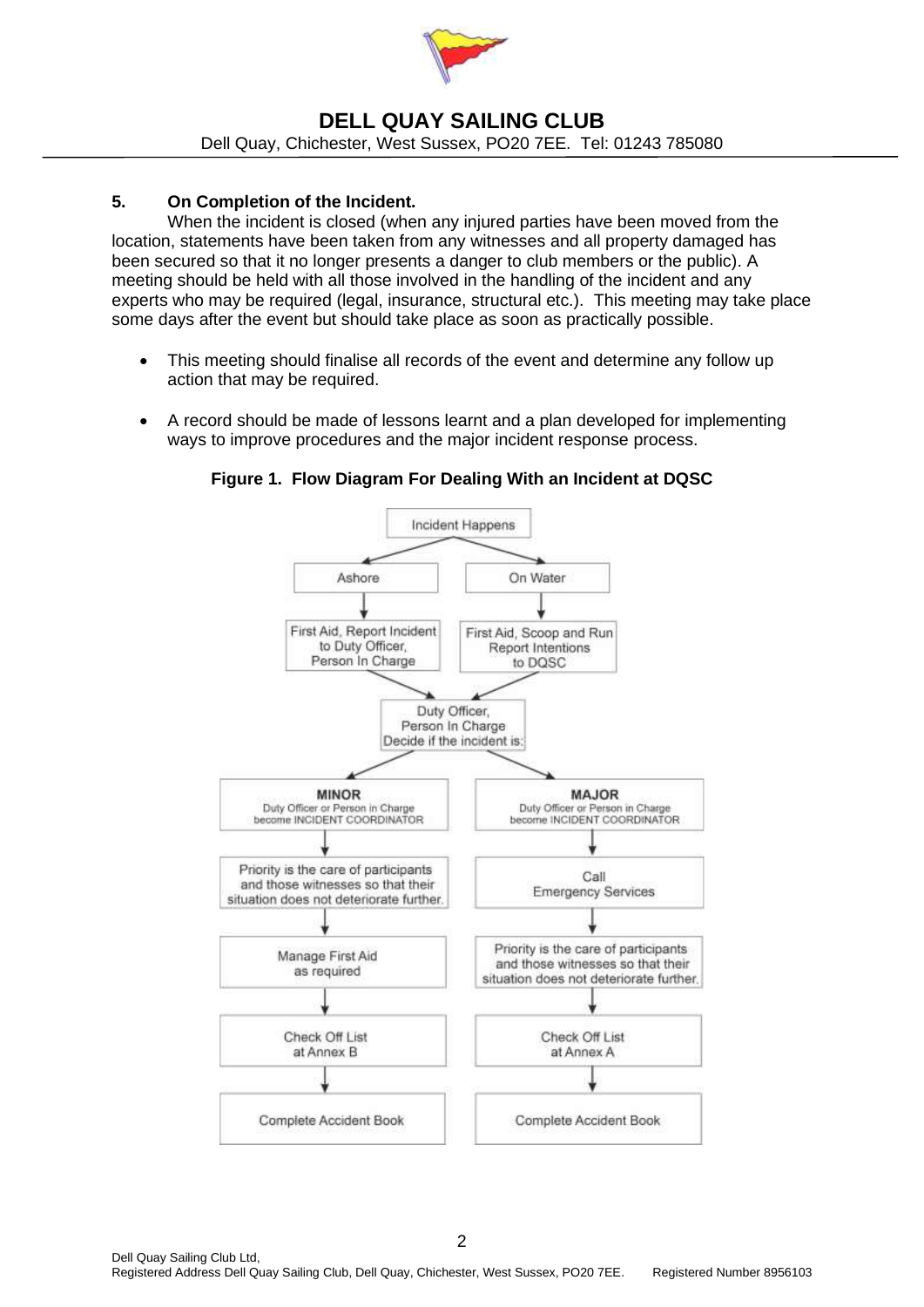

Dell Quay, Chichester, West Sussex, PO20 7EE. Tel: 01243 785080

### **MAJOR INCIDENT**

**6. Until professional care is on site the priority should be the participants and those witnesses that may be in shock with the objective that their situation does not deteriorate further**.

a. **Emergency Services.** In the event of Emergency Services becoming involved, they will take control of the incident response and be responsible for situations relevant to them e.g. Police (fatalities, abduction of and search for lost children, etc), Coastguard (marine rescue), Fire and Rescue Service (fire/rescue incidents), and Ambulance (casualty treatment).

b. In the event of a major multiagency incident, a Lead Agency will be appointed, usually the Police, to ensure a coordinated response.

**7.** It is likely that due to modern communications systems the incident will be dealt with under the media spotlight.

#### **8. Incident Co-Ordinator**

a. It is important that a single person (Duty Officer, RYA Training Centre Senior Person present [Principal or Senior Instructor] or The Person In Charge Of The Event) is responsible for managing the incident (Incident Coordinator) until a senior club officer (Annex C – kept in Duty Officer File) has been contacted and has arrived on site or management of the incident has been handed to a designated Emergencies Services Incident Officer.

b. In the first instance that responsible person would normally be the Duty Officer, RYA Training Centre Senior Person present [Principal or Senior Instructor] or if there is no Duty Officer then the Person in Charge of the event.

c. The Incident Co-Ordinator is to be the point of contact for the emergency services and will respond to all enquiries to ensure the club responds with one voice and in a consistent manner.

d. The Incident Co-Ordinator should seek to understand what has happened; ask for witnesses and delegate someone to take statements. Where possible try to preserve any evidence i.e. boats involved, buoyancy/lifejackets etc. taking photographs if practical and prepare a report on what happened, however simple and support with drawings. These will form part of the record in the Accident Book.

**9.** The Commodore, or most senior club officer in the Commodore's absence, should assist the Incident Co-Ordinator in the management of the incident or nominate someone to do so if they cannot get on site in a timely manner.

**10.** No Club Officer or Member should:

- a. Admit responsibility either personally or on behalf of the club.
- b. Make well-meaning but ill-informed public comments.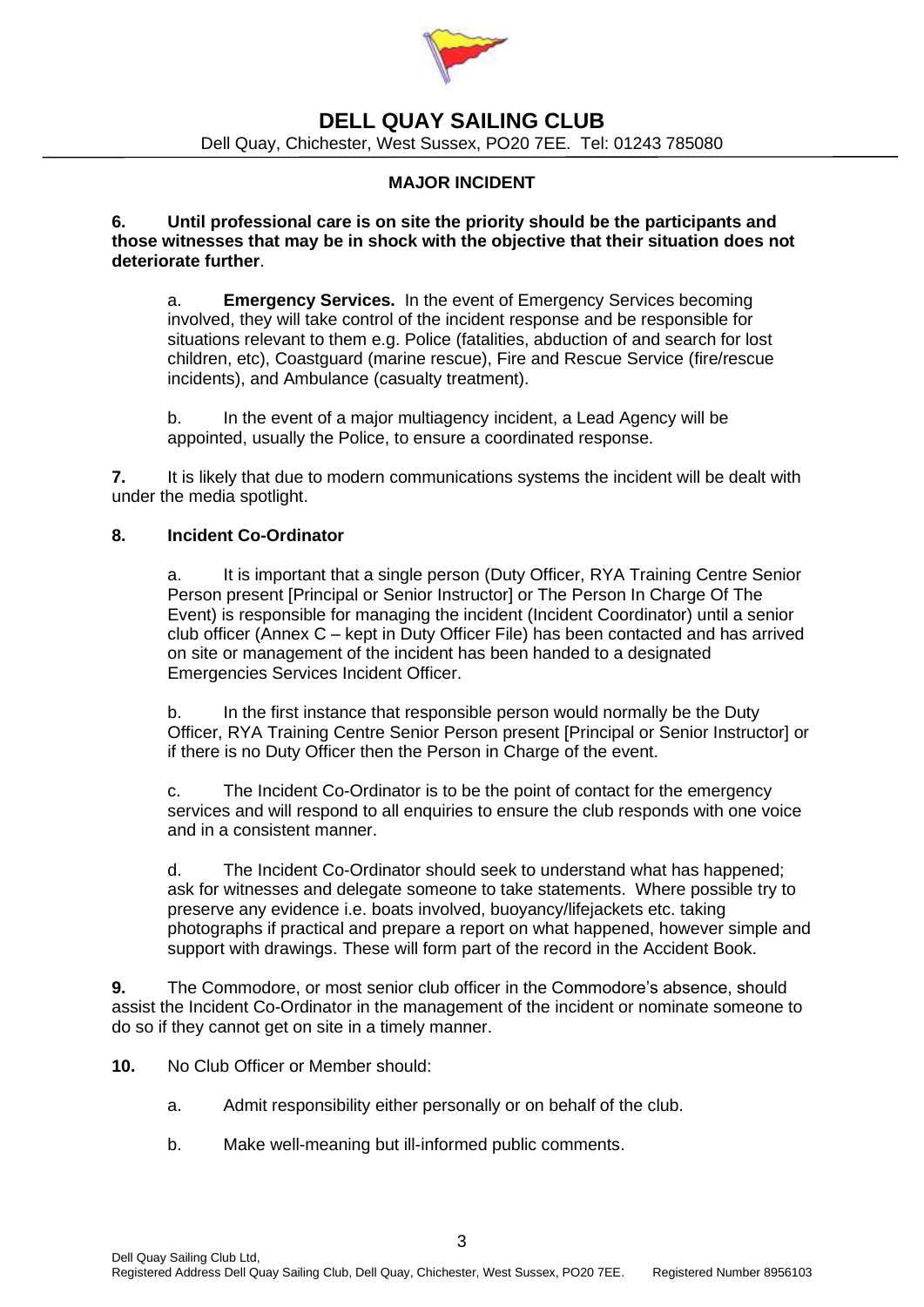

Dell Quay, Chichester, West Sussex, PO20 7EE. Tel: 01243 785080

### **11. Media Coverage:**

In the event that Search and Rescue (SAR) authorities become involved or media attention being attracted, it is likely that the incident will be conducted under the media spot light. The Incident Co-Ordinator (Duty Officer or RYA Training Centre Person in Charge) should be the focal point for all questions directed towards DQSC and its RYA recognised Training Centre by the Media/Press (local or national) until the Commodore or nominated person/Training Centre Principal are on site.

a. Consider contacting the RYA for guidance, for example when dealing with the press (0845 345 0400).

(1) In the event that the incident occurs during an RYA recognised training the RYA Principal in conjunction with the RYA's Press Office will respond to media enquiries.

b. Do not hold a press conference even if under pressure to do so.

c. Never give out the name of the accident/incident casualty even if the press appears to know; it is very important the relatives hear of the incident from the police first.

d. Produce a written statement that you can give to the press, e.g.

*"The Dell Quay Sailing Club / Training Centre regret to announce the death of a member who fell overboard ...When, Where. We extend our deepest sympathy to the relatives. A full statement will be issued at 1400 tomorrow."*

(Give yourself time to collate the information).

e. If it becomes necessary to give an interview, the Incident Co-Ordinator should read from a prepared statement. If the incident is attracting attention from the national media, call the RYA Communications Team for advice.

f. Try to keep a record of whom you have spoken to, who has contacted you etc.

4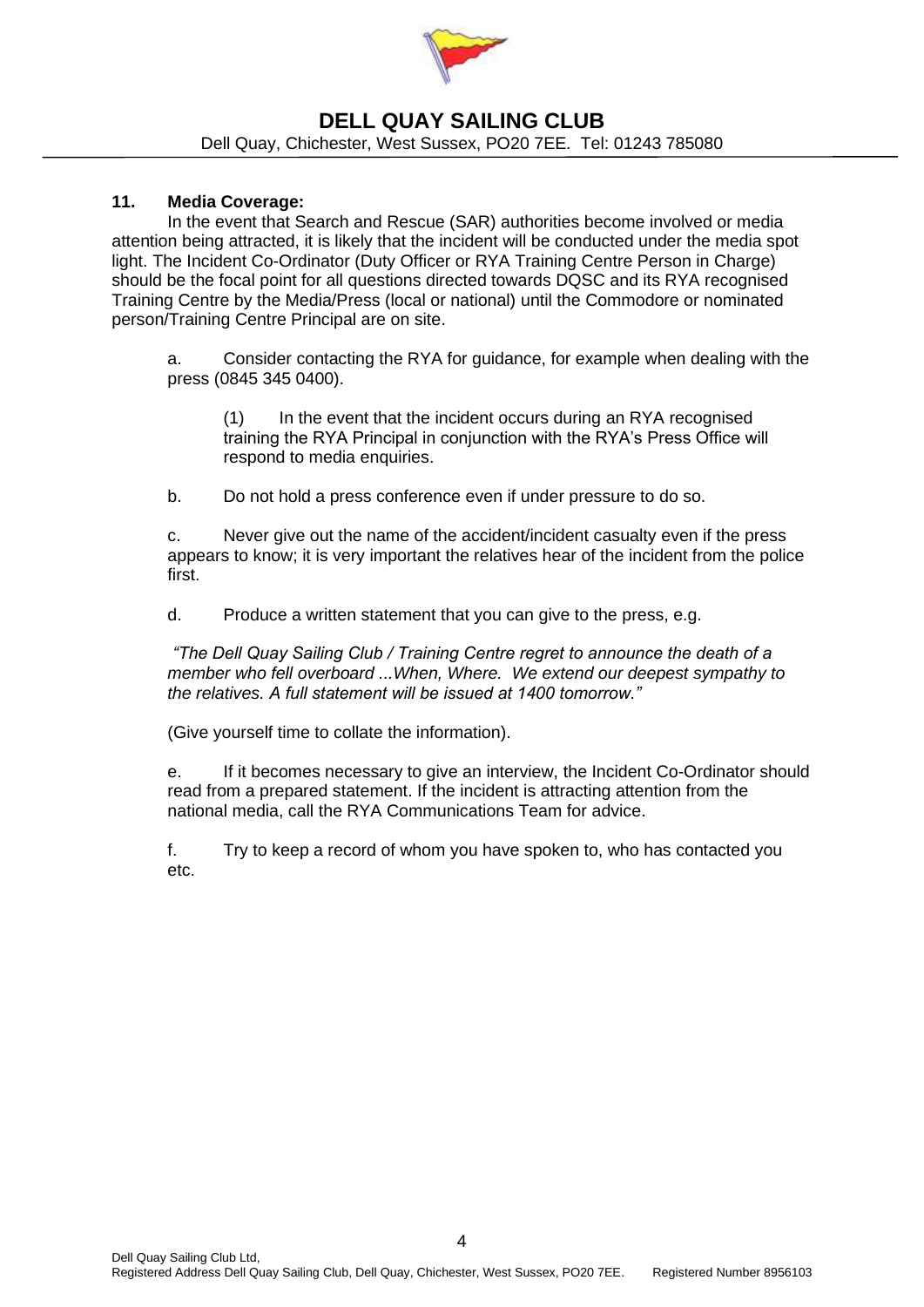

Dell Quay, Chichester, West Sussex, PO20 7EE. Tel: 01243 785080

### **MINOR INCIDENT**

#### **12. Until the Incident is closed the priority should be the participants and those witnesses that may be in shock with the objective that their situation does not deteriorate further**.

a. **First Aid.** If there is a qualified First Aider ask them to attend, if no First Aider available administer First Aid to the best of your ability.

b. Walking wounded: take to a quite area of the club.

(1) Decide with those involved what further actions are required ie Review at A and E, Informing parents etc

c. If the injured person **cannot** move DO NOT MOVE THEM call Emergency Services and go to MAJOR INCIDENT PROCEDURE.

**13.** It is likely that due to modern communications systems the incident may be dealt with under the media spotlight.

### **14. Incident Co-Ordinator**

a. It is important that a single person (Duty Officer, RYA Training Centre Senior Person present [Principal or Senior Instructor] or The Person In Charge Of The Event) is responsible for managing the incident (Incident Coordinator) or management of the incident has been handed to a designated Emergencies Services Incident Officer.

b. In the first instance that responsible person would normally be the Duty Officer, RYA Training Centre Senior Person present [Principal or Senior Instructor] or if there is no Duty Officer then the Person in Charge of the event.

c. The Incident Co-Ordinator is to be the point of contact for the emergency services and will respond to all enquiries to ensure the club responds with one voice and in a consistent manner.

d. The Incident Co-Ordinator should complete the Accident Book taking any statements or other details that may be relevant.

5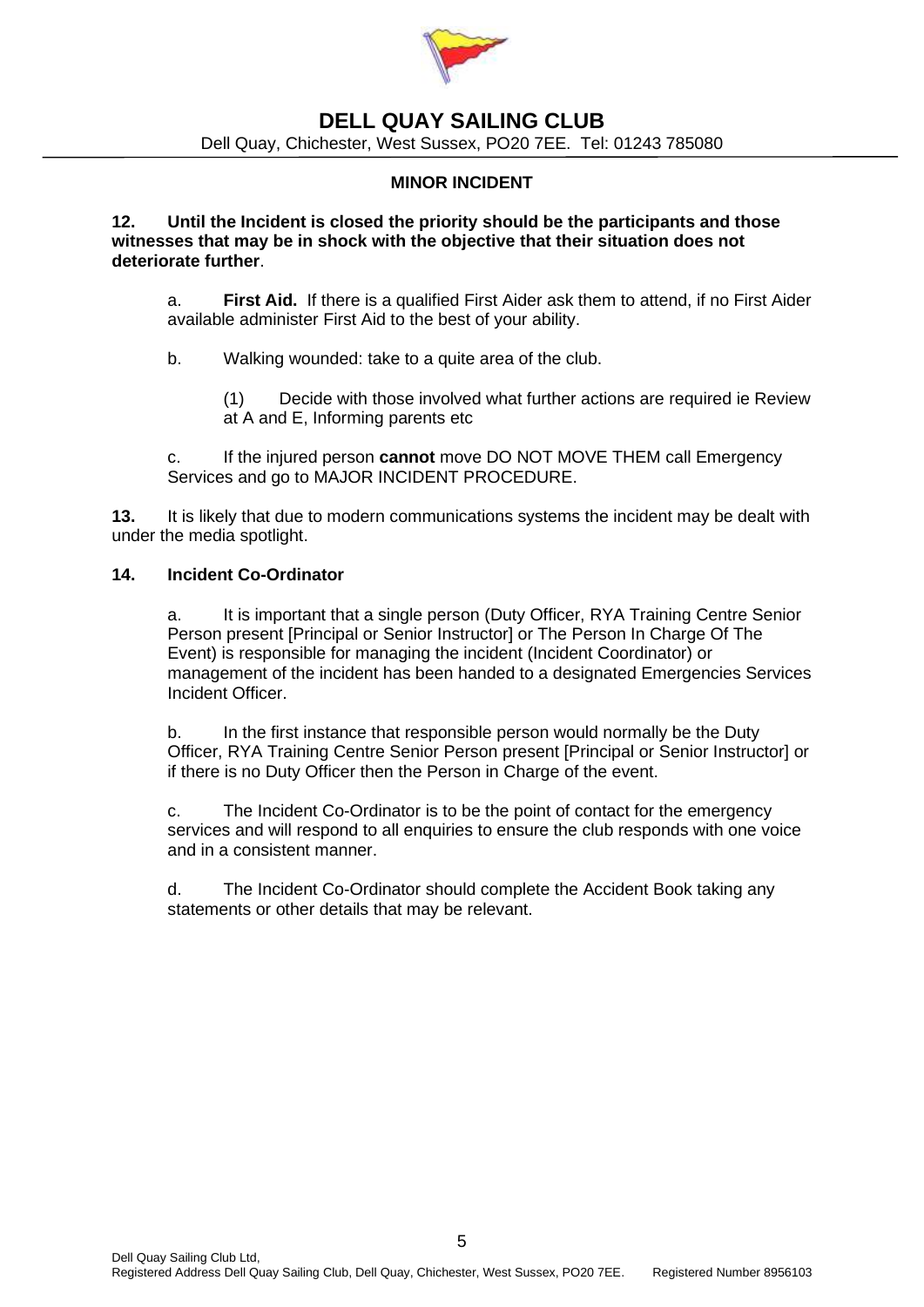

Dell Quay, Chichester, West Sussex, PO20 7EE. Tel: 01243 785080

## **ANNEX A**

### **ACTION PLAN MAJOR INCIDENT**

#### **INCIDENT HAPPENS**

| On Water                             |                                                   |  |  |
|--------------------------------------|---------------------------------------------------|--|--|
| <b>Safety Boat (Training Centre)</b> | <b>First Aid</b>                                  |  |  |
| Activity)/Patrol Boat                | Scoop and Run to the nearest suitable landing     |  |  |
|                                      | place. If returning to Dell Quay land casualty    |  |  |
|                                      | onto the beach in front of Crown and Anchor.      |  |  |
|                                      | Inform Duty Officer, Senior Instructor or Person  |  |  |
|                                      | in Charge of event giving - brief summary of      |  |  |
|                                      | incident, injuries, intentions and ETA at landing |  |  |
|                                      | point (not necessarily Dell Quay). Do not use     |  |  |
|                                      | names of casualty over the radio.                 |  |  |
| <b>On Land</b>                       |                                                   |  |  |
| Person Finding                       | First Aid,                                        |  |  |
|                                      | Inform Duty Officer, Senior Instructor or the     |  |  |
|                                      | Person in Charge of the event of the incident     |  |  |
|                                      | giving – brief summary of incident, injuries,     |  |  |
|                                      | intentions:                                       |  |  |

### **DUTY OFFICER, SENIOR INSTRUCTOR OR THE PERSON IN CHARGE OF THE EVENT ACTIONS AS THE INCIDENT CO-ORDINATOR**

| Call the appropriate      |                                                   |                                                                                                                                                       |
|---------------------------|---------------------------------------------------|-------------------------------------------------------------------------------------------------------------------------------------------------------|
| <b>Emergency Services</b> |                                                   |                                                                                                                                                       |
|                           | on the water                                      |                                                                                                                                                       |
|                           | Start a narrative of events and actions taken     |                                                                                                                                                       |
|                           | (Annex C).                                        |                                                                                                                                                       |
| <b>Incident Control</b>   | Choose an area within the club (possibly the race |                                                                                                                                                       |
| Room                      | box) with access to radios, the internet and your |                                                                                                                                                       |
|                           | mobile phone) to act as the Incident Control      |                                                                                                                                                       |
|                           | Room.                                             |                                                                                                                                                       |
|                           | Brief the Duty Team and ask for assistance with   |                                                                                                                                                       |
|                           | taking Statements and looking after people.       |                                                                                                                                                       |
| <b>Consider</b>           | Stopping all water based/club activities          |                                                                                                                                                       |
|                           | immediately                                       |                                                                                                                                                       |
|                           | If you Stop On Water Activities direct members    |                                                                                                                                                       |
|                           | with boats when coming off the water to use the   |                                                                                                                                                       |
|                           | landing area to the North of the quay (not being  |                                                                                                                                                       |
|                           | used by the safety/patrol boats to land the       |                                                                                                                                                       |
|                           | casualty), not to wash the boats down, de-rig and |                                                                                                                                                       |
|                           |                                                   |                                                                                                                                                       |
|                           | accident/incident is on the Quay/water or on the  |                                                                                                                                                       |
|                           | Quay if the accident/incident is in the Dinghy    |                                                                                                                                                       |
|                           | Park).                                            |                                                                                                                                                       |
|                           | Safeguarding of children and young or vulnerable  |                                                                                                                                                       |
|                           | adults.                                           |                                                                                                                                                       |
|                           |                                                   | Giving brief details (what, where, when) of the<br>incident and landing point if the incident took place<br>stow the boats (in the dinghy park if the |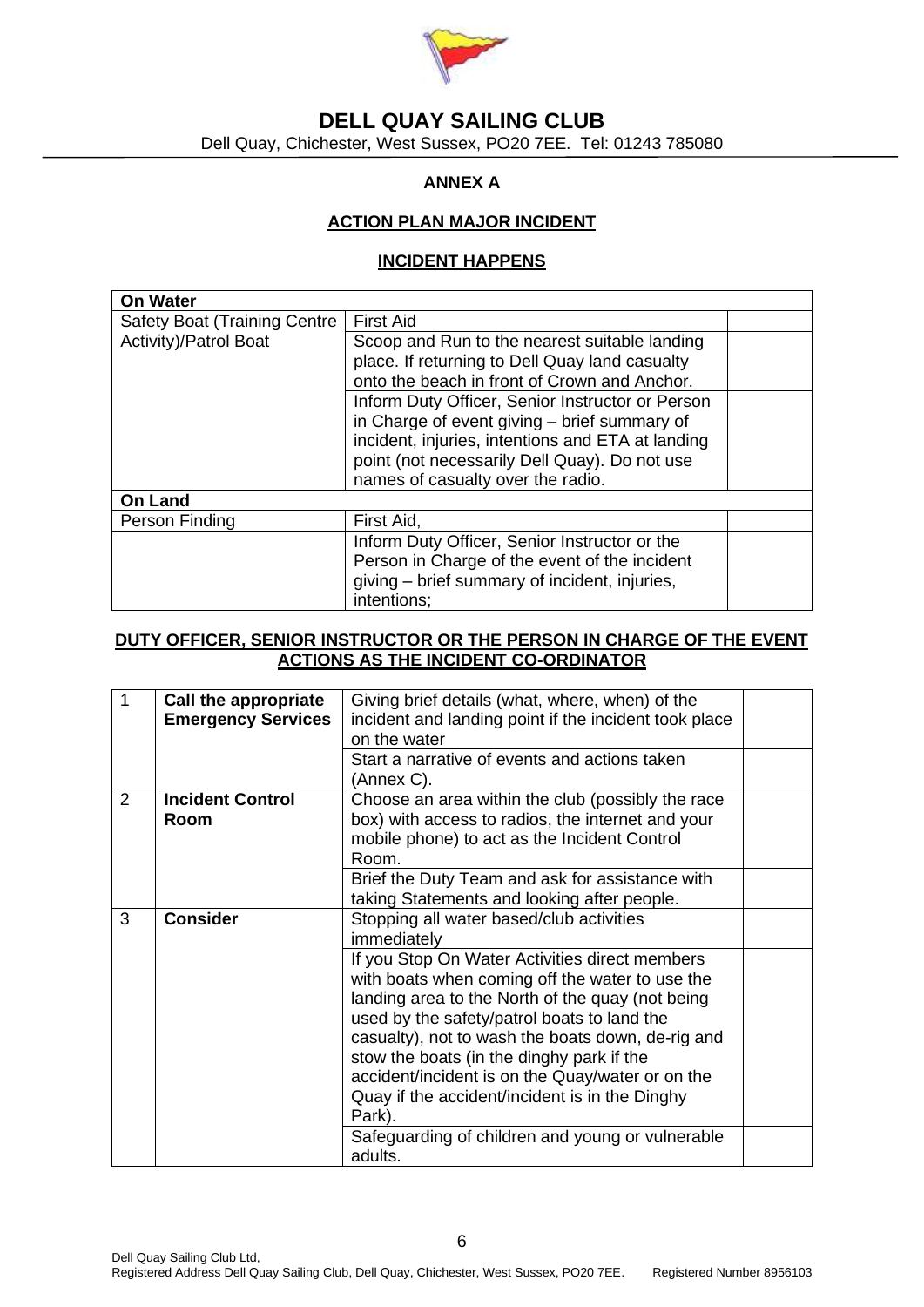

Dell Quay, Chichester, West Sussex, PO20 7EE. Tel: 01243 785080

| $\overline{4}$ | The Duty Officer,              | Brief the Emergency Services when they arrive on                                                                                                            |  |  |
|----------------|--------------------------------|-------------------------------------------------------------------------------------------------------------------------------------------------------------|--|--|
|                | Senior Instructor or           | site                                                                                                                                                        |  |  |
|                | Person in Charge is            |                                                                                                                                                             |  |  |
| 5              | to                             | Contact the most senior club officer available (work through the table in the                                                                               |  |  |
|                | Duty Officer File).            |                                                                                                                                                             |  |  |
|                |                                | If the incident occurs during an RYA Training Course you must also contact                                                                                  |  |  |
|                | the Training Centre Principal. |                                                                                                                                                             |  |  |
| 6              |                                | In the event of a fatality DO NOT contact the relatives if they are not                                                                                     |  |  |
|                |                                | present at the club – the police will undertake this role by sending officers<br>to inform the relatives in person. This process may take some time if next |  |  |
|                | of kin do not live locally.    |                                                                                                                                                             |  |  |
| $\overline{7}$ | In the Aftermath               | Ask everyone other than those directly involved or                                                                                                          |  |  |
|                |                                | witnesses to the accident/incident to pack up and                                                                                                           |  |  |
|                |                                | go home.                                                                                                                                                    |  |  |
|                |                                | Get one of the duty team to gather the witnesses                                                                                                            |  |  |
|                |                                | and any other bystanders who have seen or been                                                                                                              |  |  |
|                |                                | affected by the event into one area so they can be                                                                                                          |  |  |
|                |                                | monitored for signs of SHOCK.                                                                                                                               |  |  |
|                |                                | Explain that statements are being taken to obtain                                                                                                           |  |  |
|                |                                | an accurate account of the incident, as these may                                                                                                           |  |  |
|                |                                | be required for insurance, or other purposes.                                                                                                               |  |  |
|                |                                | To avoid contamination of evidence, encourage                                                                                                               |  |  |
|                |                                | witness not to discuss the incident with other                                                                                                              |  |  |
|                |                                | witnesses until a first account witness statement                                                                                                           |  |  |
|                |                                | has been recorded.                                                                                                                                          |  |  |
|                |                                | Take a statement from competent witnesses as                                                                                                                |  |  |
|                |                                | well as recording their names and contact details.                                                                                                          |  |  |
|                |                                | Move the key witnesses to a place you can talk to                                                                                                           |  |  |
|                |                                | them away from onlookers. Do not ask a witness                                                                                                              |  |  |
|                |                                | to give an account in front of other witnesses as                                                                                                           |  |  |
|                |                                | this may influence the evidence of other                                                                                                                    |  |  |
|                |                                | witnesses.<br><b>Secure Evidence</b>                                                                                                                        |  |  |
|                |                                | Photograph the incident location, boats,                                                                                                                    |  |  |
|                |                                | equipment etc.                                                                                                                                              |  |  |
|                |                                | Keep and secure any relevant equipment                                                                                                                      |  |  |
|                |                                | e.g. clothing, buoyancy aids, lifejackets,                                                                                                                  |  |  |
|                |                                | logbooks etc.                                                                                                                                               |  |  |
|                |                                | Secure any boats and equipment                                                                                                                              |  |  |
|                |                                | Remind people not to talk to the press or use                                                                                                               |  |  |
|                |                                | social media to talk about or publicise the                                                                                                                 |  |  |
|                |                                | accident/incident. The only person to speak                                                                                                                 |  |  |
|                |                                | with the press should be the Commodore with                                                                                                                 |  |  |
|                |                                | the Training Centre Principal if the incident is                                                                                                            |  |  |
|                |                                | connected with RYA Training.<br>If necessary, restrict entrance or exit to and from                                                                         |  |  |
|                |                                | the club/dinghy park by closing gates and either                                                                                                            |  |  |
|                |                                | locking them or positioning a member of the duty                                                                                                            |  |  |
|                |                                | team to act as gate keeper                                                                                                                                  |  |  |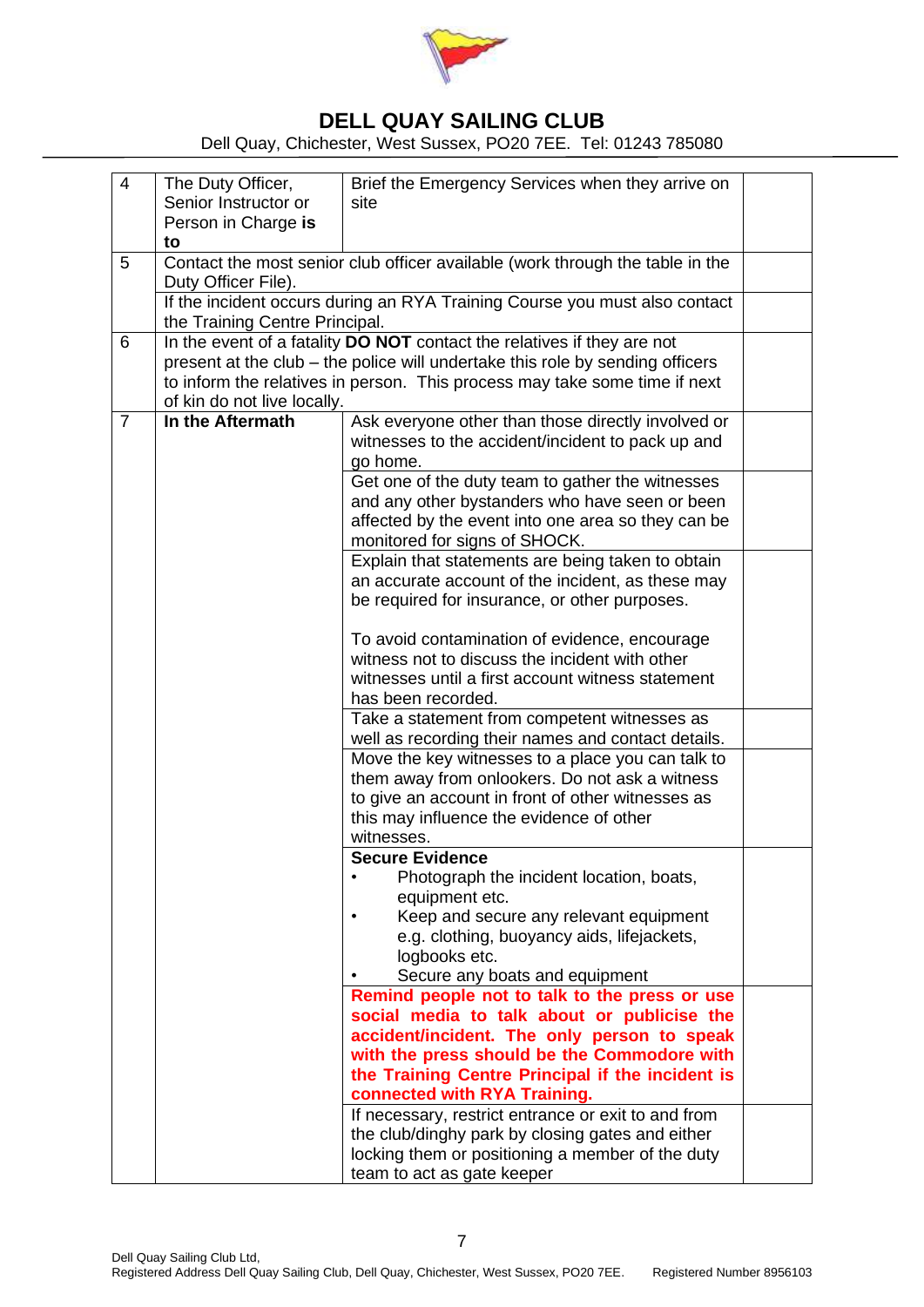

Dell Quay, Chichester, West Sussex, PO20 7EE. Tel: 01243 785080

|   |                                                                                                                                                                                                                                                                                                                                              | Identify a separate gathering area for relatives of<br>any injured persons<br>Arrange for a supply of hot/cold drinks and or food.<br>Keep media away from the gathering area for<br>relatives. |                                                                                                                                                                                                                                                                                       |  |
|---|----------------------------------------------------------------------------------------------------------------------------------------------------------------------------------------------------------------------------------------------------------------------------------------------------------------------------------------------|-------------------------------------------------------------------------------------------------------------------------------------------------------------------------------------------------|---------------------------------------------------------------------------------------------------------------------------------------------------------------------------------------------------------------------------------------------------------------------------------------|--|
|   |                                                                                                                                                                                                                                                                                                                                              | If possible, have a separate briefing area for the<br>media where they can be addressed by the club or<br>training centre (RYA) representative.                                                 |                                                                                                                                                                                                                                                                                       |  |
|   |                                                                                                                                                                                                                                                                                                                                              | Complete the Accident Book using the appropriate<br>forms.                                                                                                                                      |                                                                                                                                                                                                                                                                                       |  |
|   |                                                                                                                                                                                                                                                                                                                                              | Report the incident to the appropriate authorities.                                                                                                                                             |                                                                                                                                                                                                                                                                                       |  |
| 8 | <b>Dealing with Relatives or Aggrieved Parties</b><br>It is important to be sympathetic with these groups of people, without<br>admitting liability. Remain calm and say that every effort is being made to<br>mitigate the effects and that the appropriate authorities, with whom you are<br>co-operating, are investigating the incident. |                                                                                                                                                                                                 |                                                                                                                                                                                                                                                                                       |  |
| 8 | <b>Dealing with the Press</b>                                                                                                                                                                                                                                                                                                                |                                                                                                                                                                                                 | If contacted by the press or other<br>media representative, the initial<br>response is to acknowledge that an<br>incident has occurred and that the<br>DQSC will issue a statement as<br>soon as possible.<br>Direct statements and interviews are<br>to be avoided unless authorised |  |
| 9 | Collate all statements, narrative, evidence and any other documents into a<br>secure place.                                                                                                                                                                                                                                                  |                                                                                                                                                                                                 |                                                                                                                                                                                                                                                                                       |  |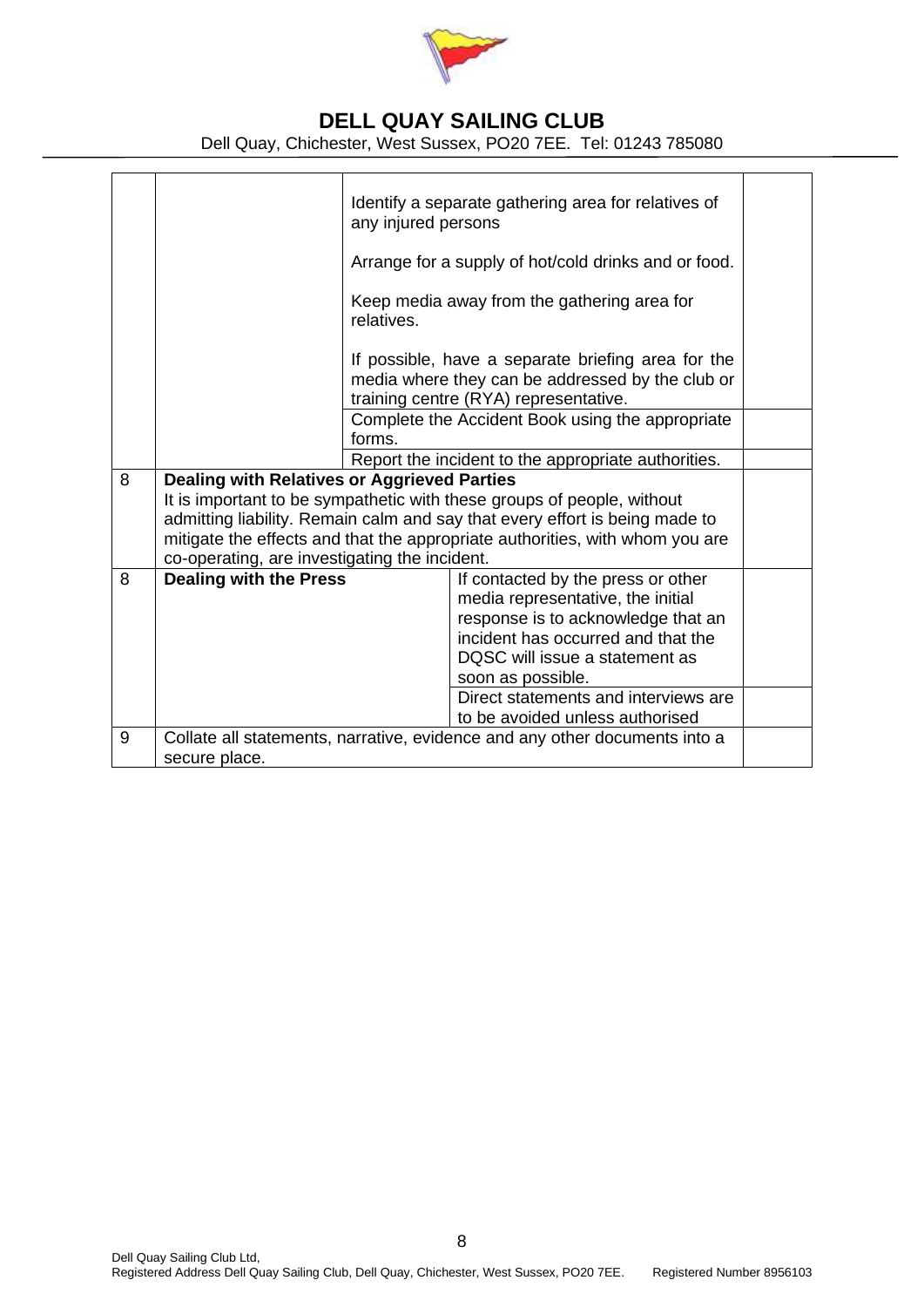

## **DELL QUAY SAILING CLUB** Dell Quay, Chichester, West Sussex, PO20 7EE. Tel: 01243 785080

### **ANNEX B**

### **ACTION PLAN MINOR INCIDENT**

### **INCIDENT HAPPENS**

| <b>On Water</b>                     |                                                   |  |
|-------------------------------------|---------------------------------------------------|--|
| <b>Safety Boat (Training Centre</b> | <b>First Aid</b>                                  |  |
| Activity)/Patrol Boat               |                                                   |  |
|                                     | Scoop and Run to the nearest suitable landing     |  |
|                                     | place If returning to Dell Quay land casualty     |  |
|                                     | onto the beach in front of Crown and Anchor.      |  |
|                                     | Inform Duty Officer, Senior Instructor or Person  |  |
|                                     | in Charge of event giving - brief summary of      |  |
|                                     | incident, injuries, intentions and ETA at landing |  |
|                                     | point (not necessarily Dell Quay). Do not use     |  |
|                                     | names of casualty over the radio.                 |  |
| <b>On Land</b>                      |                                                   |  |
| Person Finding                      | First Aid,                                        |  |
|                                     | Inform Duty Officer, Senior Instructor or the     |  |
|                                     | Person in Charge of the event of the incident     |  |
|                                     | giving – brief summary of incident, injuries,     |  |
|                                     | intentions;                                       |  |

### **DUTY OFFICER, SENIOR INSTRUCTOR OR THE PERSON IN CHARGE OF THE EVENT ACTIONS AS THE INCIDENT CO-ORDINATOR**

| $\vert$ 1 | <b>Walking Wounded</b>              | Take to a quite area of the club.                                                                                                  |  |
|-----------|-------------------------------------|------------------------------------------------------------------------------------------------------------------------------------|--|
|           |                                     | Ask a First Aider to assist.                                                                                                       |  |
|           | <b>Person CANNOT</b><br><b>MOVE</b> | If the injured person cannot move DO NOT MOVE<br><b>THEM</b> call Emergency Services and go to MAJOR<br><b>INCIDENT PROCEDURE.</b> |  |
| 2         | <b>What is Required</b>             | Decide with those involved what further actions<br>are required i.e. Review at A and E, Informing<br>parents etc                   |  |
|           |                                     | Brief the Duty Team and ask for assistance with<br>looking after people if required.                                               |  |
| 3         | <b>Considerations</b>               | Other activities taking place - on the water are<br>there other Patrol/Safety Boats available.                                     |  |
|           |                                     | If you Stop activities where are people to go and<br>what are they to do.                                                          |  |
|           |                                     | Safeguarding of children and young or vulnerable<br>adults.                                                                        |  |
| 4         | In the Aftermath                    | Re act as required by the individuals and their<br>injuries                                                                        |  |
|           |                                     | If required to go to A and E get someone to escort.                                                                                |  |
|           |                                     | Explain what has happened to a relative and get<br>them to meet either at the club or at A and E.                                  |  |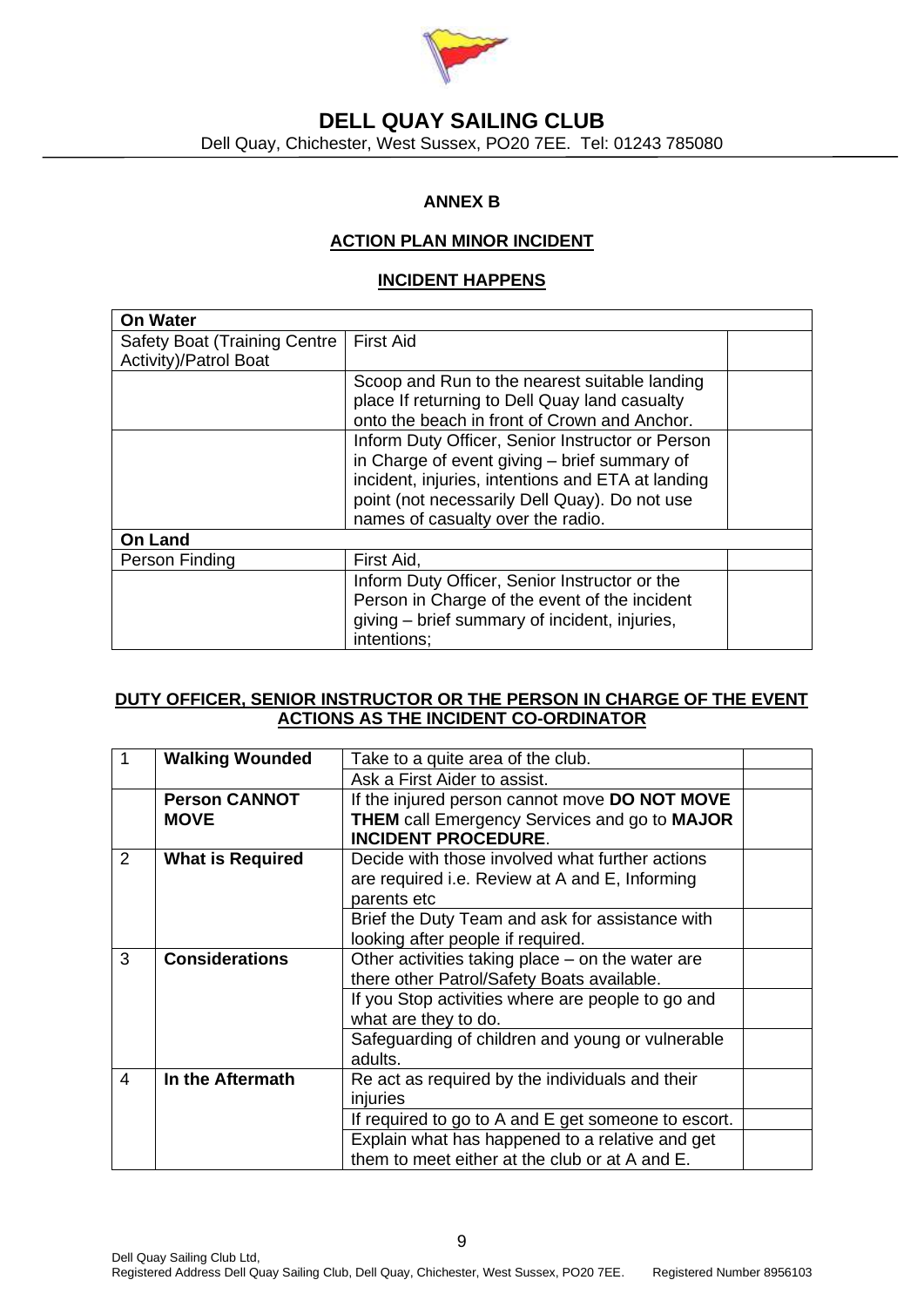

Dell Quay, Chichester, West Sussex, PO20 7EE. Tel: 01243 785080

|   | Get a statements from witnesses if required                                  |                                               |  |  |
|---|------------------------------------------------------------------------------|-----------------------------------------------|--|--|
|   |                                                                              | (record their names and contact details).     |  |  |
|   |                                                                              | Remind people not to talk to the press or use |  |  |
|   |                                                                              | social media to talk about or publicise the   |  |  |
|   |                                                                              | accident/incident.                            |  |  |
|   |                                                                              | Complete the Accident Book and appropriate    |  |  |
|   |                                                                              | pages.                                        |  |  |
| 5 | <b>Dealing with Relatives or Aggrieved Parties</b>                           |                                               |  |  |
|   | It is important to be sympathetic with these groups of people, without       |                                               |  |  |
|   | admitting liability. Remain calm and say that every effort is being made to  |                                               |  |  |
|   | mitigate the effects and that the appropriate authorities, with whom you are |                                               |  |  |
|   | co-operating, have been informed of the incident.                            |                                               |  |  |
| 6 | If you consider that specific facts need to be known by the General          |                                               |  |  |
|   | Committee contact the most senior club officer available (work through the   |                                               |  |  |
|   | table in the Duty Officer File).                                             |                                               |  |  |
| 7 | If the incident occurs during an RYA Training Course you must also contact   |                                               |  |  |
|   | the Training Centre Principal.                                               |                                               |  |  |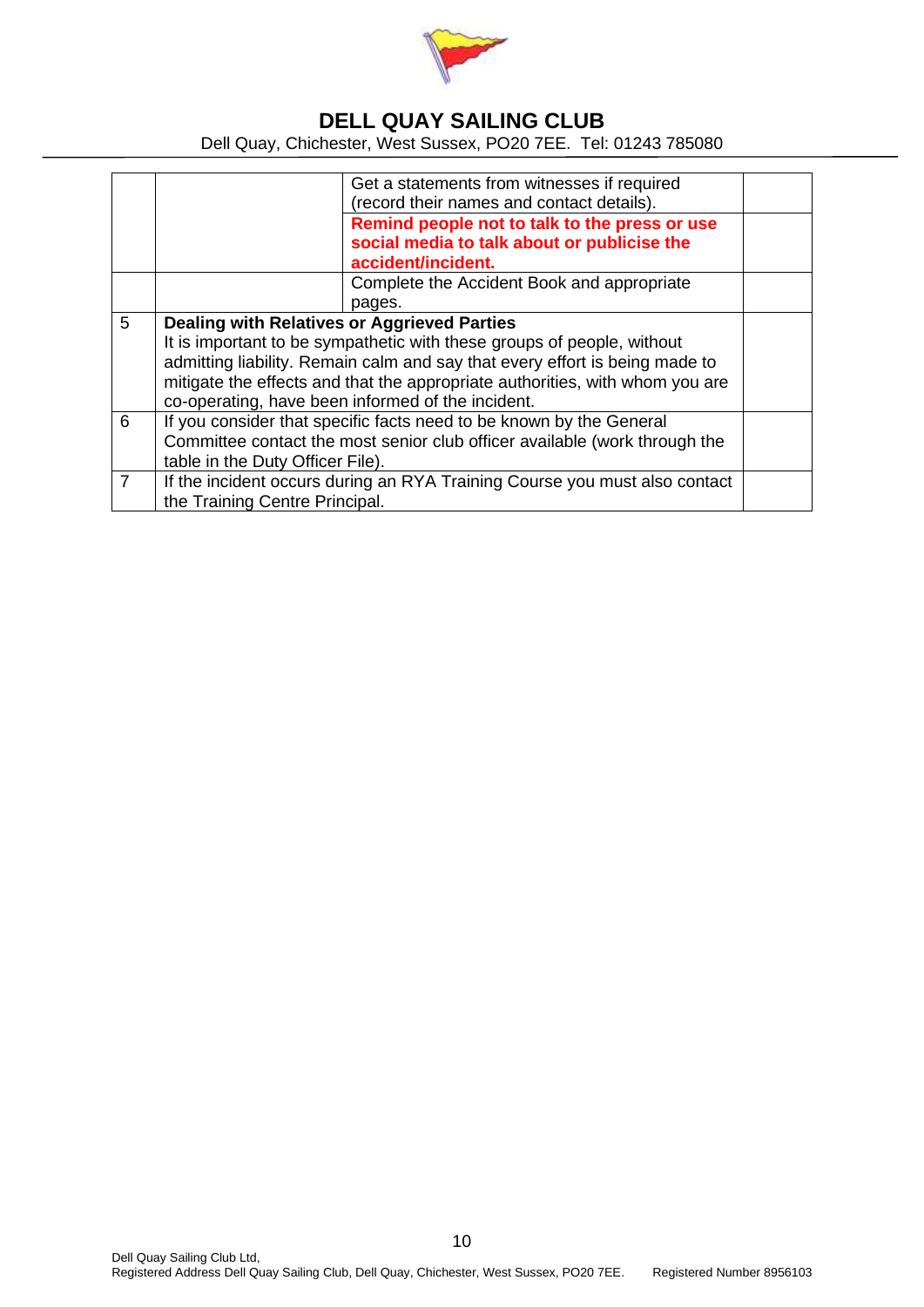

Dell Quay, Chichester, West Sussex, PO20 7EE. Tel: 01243 785080

## **ANNEX C**

### **DELL QUAY SAILING CLUB OFFICERS CONTACT SHEET**

| <b>Club Officer</b>                  | <b>Name and Contact Details</b> |
|--------------------------------------|---------------------------------|
| Commodore                            | $\mathsf{N}$                    |
|                                      | h:                              |
|                                      | m:                              |
|                                      | w:                              |
| Vice Commodore                       | $\mathsf{N}$                    |
|                                      | h:                              |
|                                      | m:                              |
|                                      | w:                              |
| <b>RYA Training Centre Principal</b> | $\mathsf{N}$                    |
|                                      | h:                              |
|                                      | m:                              |
|                                      | w:                              |
| Hon Secretary                        | N                               |
|                                      | h:                              |
|                                      | m:                              |
|                                      | w:                              |
| Rear Commodore Sailing               | N                               |
|                                      | h:                              |
|                                      | m:                              |
|                                      | w:                              |
| <b>Rear Commodore House</b>          | $\mathsf{N}$                    |
|                                      | h:                              |
|                                      | m:                              |
|                                      | w:                              |
| <b>Rear Commodore Cruising</b>       | $\mathsf{N}$                    |
|                                      | h:                              |
|                                      | m:                              |
|                                      | w:                              |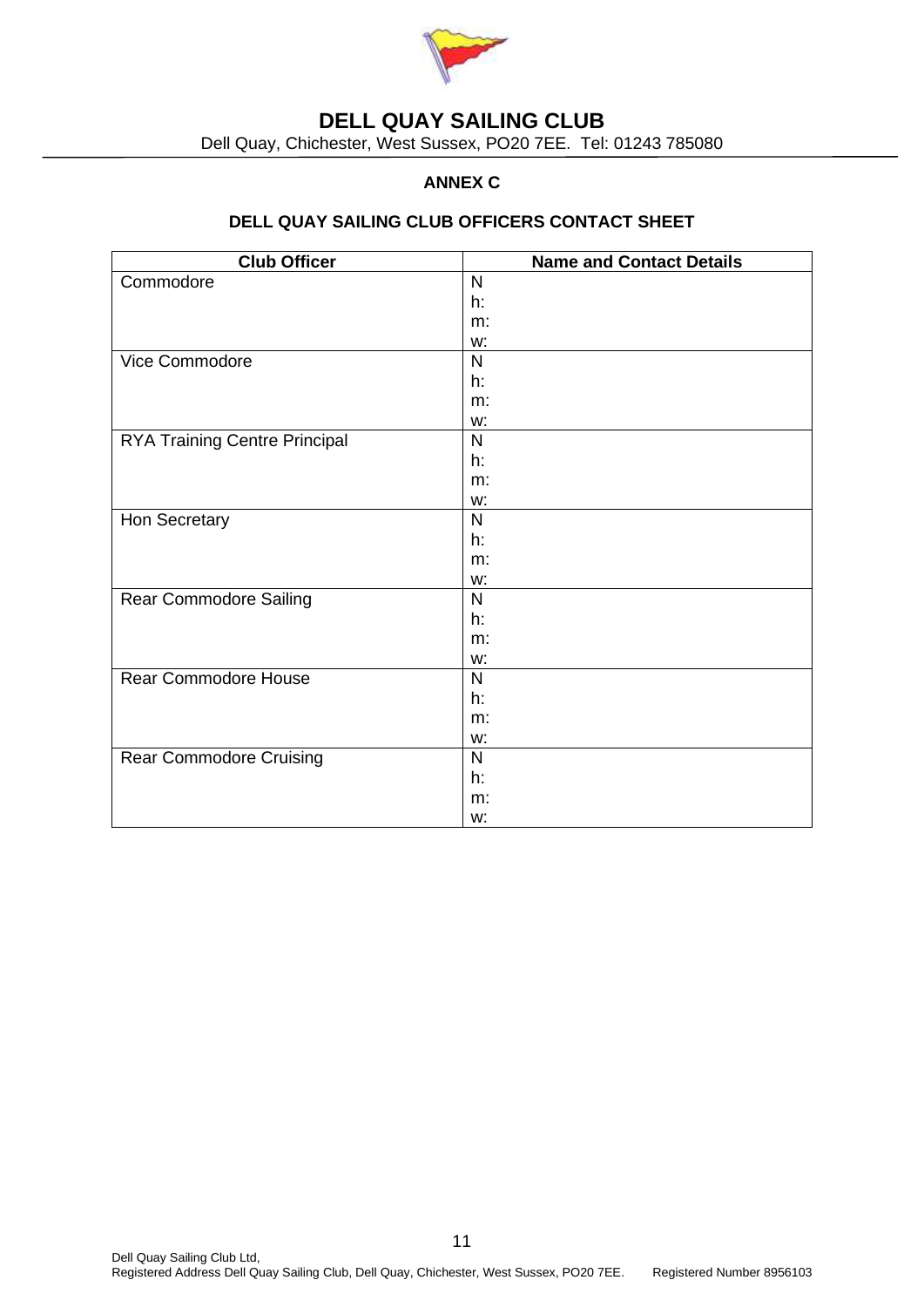

Dell Quay, Chichester, West Sussex, PO20 7EE. Tel: 01243 785080

## **ANNEX D**

### **DELL QUAY SAILING CLUB NARRATIVE OF INCIDENT \_\_\_\_\_\_\_\_\_\_\_\_\_\_\_\_\_\_\_\_\_\_**

**Date: \_\_\_\_\_\_\_\_\_\_\_\_\_\_\_\_\_\_\_**

| Time | What (include reported by) | Action Taken / Notes |
|------|----------------------------|----------------------|
|      |                            |                      |
|      |                            |                      |
|      |                            |                      |
|      |                            |                      |
|      |                            |                      |
|      |                            |                      |
|      |                            |                      |
|      |                            |                      |
|      |                            |                      |
|      |                            |                      |
|      |                            |                      |
|      |                            |                      |
|      |                            |                      |
|      |                            |                      |
|      |                            |                      |
|      |                            |                      |
|      |                            |                      |
|      |                            |                      |
|      |                            |                      |
|      |                            |                      |
|      |                            |                      |
|      |                            |                      |
|      |                            |                      |
|      |                            |                      |
|      |                            |                      |
|      |                            |                      |
|      |                            |                      |
|      |                            |                      |
|      |                            |                      |
|      |                            |                      |
|      |                            |                      |